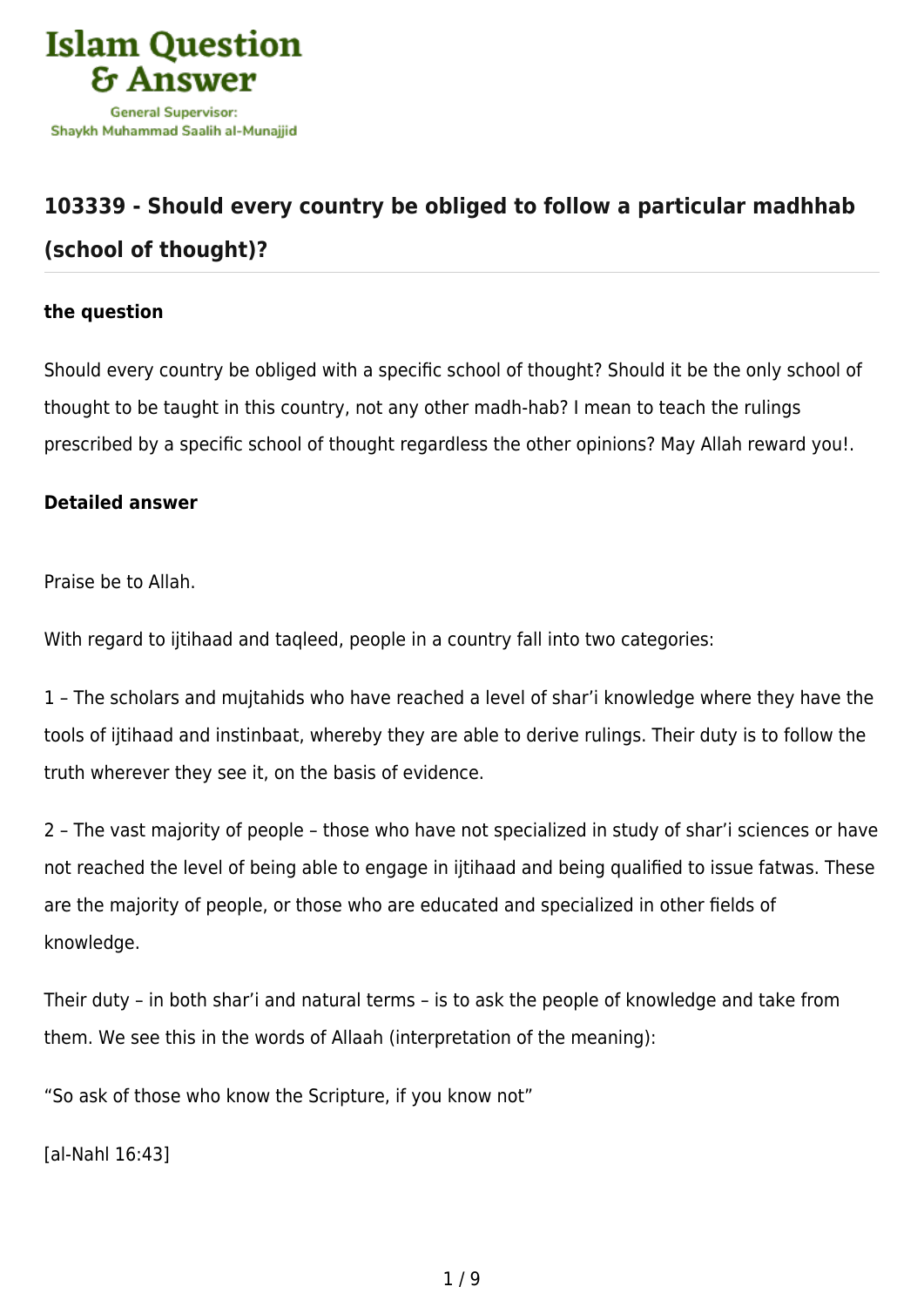

So the people of each country are obliged to ask the scholars and follow their fatwas, but they are not to follow absolutely in the sense that they regard the one whom they follow as infallible and sacred, with the right to legislate and decide religious issues on the basis of their own ideas– as happened among the Jews, Christians, Raafidis, extreme Sufis and Baatinis – because that is going beyond the bounds of religion and taking rivals and gods besides Allaah, and Allaah says (interpretation of the meaning):

"They (Jews and Christians) took their rabbis and their monks to be their lords besides Allaah (by obeying them in things which they made lawful or unlawful according to their own desires without being ordered by Allaah), and (they also took as their Lord) Messiah, son of Maryam (Mary), while they (Jews and Christians) were commanded [in the Tawraat (Torah) and the Injeel (Gospel)] to worship none but One Ilaah (God — Allaah) Laa ilaaha illa Huwa (none has the right to be worshipped but He). Praise and glory be to Him (far above is He) from having the partners they associate (with Him)"

#### [al-Tawbah 9:31]

The idea behind obliging people to follow the fatwas of the scholars is to enable them to learn the rulings of sharee'ah via the specialists who have studied the principles and usool of sharee'ah and have reached the stage of being qualified in that field of knowledge based on evidence, not sanctity given in the name of the Lord or in the name of "sainthood" and other such false notions.

Ibn Taymiyah said in Majmoo' al-Fataawa (20/211):

Allaah has enjoined upon mankind to obey Him and obey His Messenger (peace and blessings of Allaah be upon him), but He has not enjoined upon this ummah to obey anyone in particular in all that he enjoins or forbids, apart from the Messenger of Allaah (peace and blessings of Allaah be upon him). Even the Siddeeq of this ummah and the best of them after its Prophet (i.e., Abu Bakr) said: "Obey me so long as I obey Allaah, but if I disobey Allaah, then you are not obliged to obey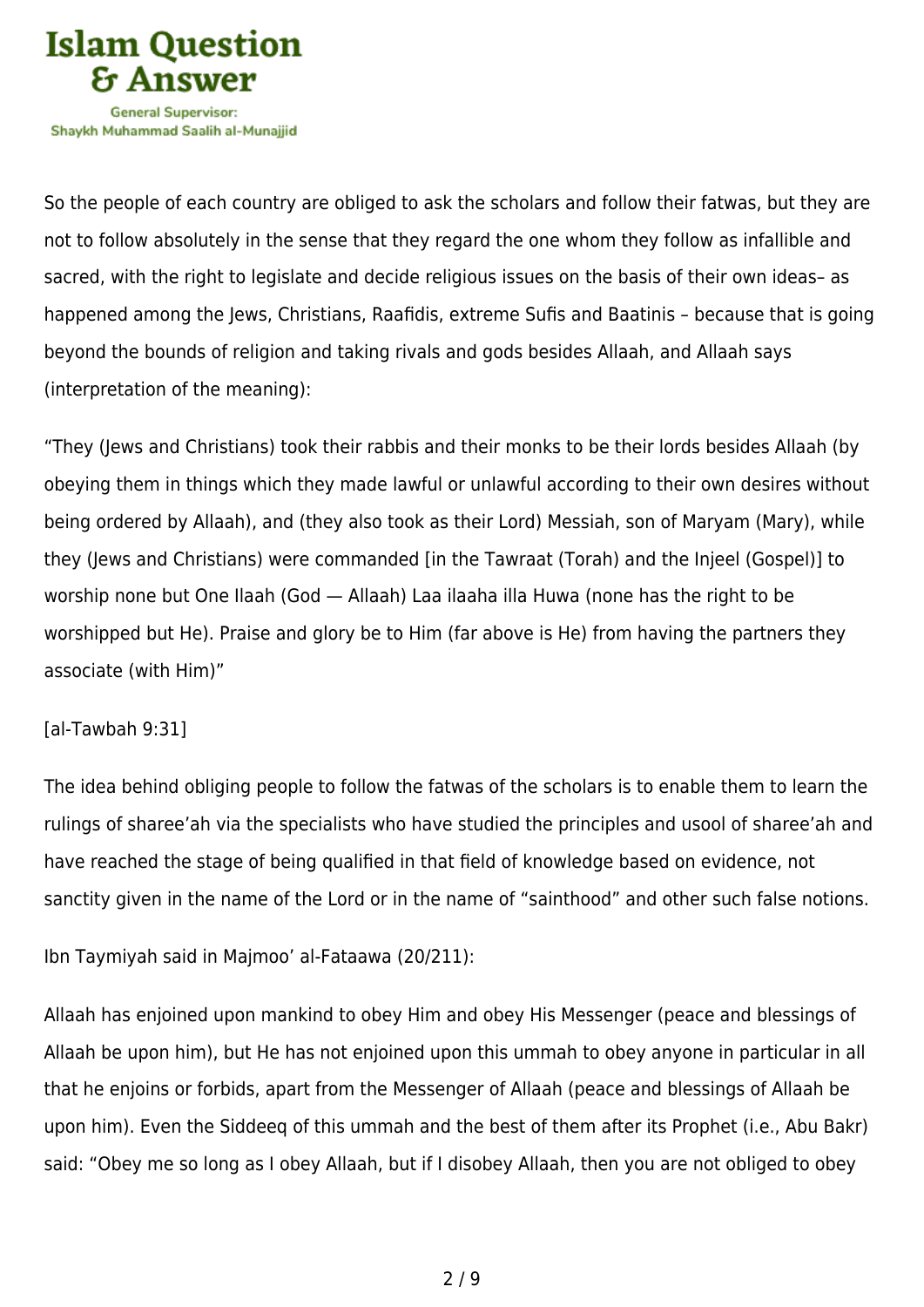

me." They are all unanimously agreed that there is no one who is infallible in all that he enjoins or forbids except the Messenger of Allaah (peace and blessings of Allaah be upon him). Hence more than one of the imams said: The words of any person may be adopted or abandoned except the Messenger of Allaah (peace and blessings of Allaah be upon him). End quote.

## Secondly:

There remains the question of defining the scholars or scholarly references who are to be relied upon.

We may say that there are two scholarly sources to whom reference should be made at an ummah-wide level and at an individual level. They are:

1.Contemporary resources, represented by fiqh councils and sharee'ah committees which are established by trustworthy religious scholars; individual scholars who are qualified and specialized in shar'i sciences, from whom the people should learn and benefit from their guidance, especially with regard to issues in people's daily lives and in novel, contemporary issues, and also with regard to matters which need to be reviewed and thoroughly re-examined in the light of shar'i and rational evidence, paying attention to people's interests and warding off evils, alleviating difficulty and avoiding hardship, in cases where following one of the four madhhabs may cause difficulty and hardship, because one of the basic aims of sharee'ah is to make things easy, not cause hardship.

2.Classical resources, namely the four well known madhhabs, the Hanafi, Maaliki, Shaafa'i and Hanbali. These resources are more deserving of being followed and their teachings adhered to, because the laws that people agree to refer to and use to judge between themselves; the curriculum that is decided for seekers of knowledge in halaqahs and schools and at different academic stages that those who specialize in sharee'ah and fiqhi knowledge go through; the legacy which should be well established in people's minds, and form their fiqhi culture; the source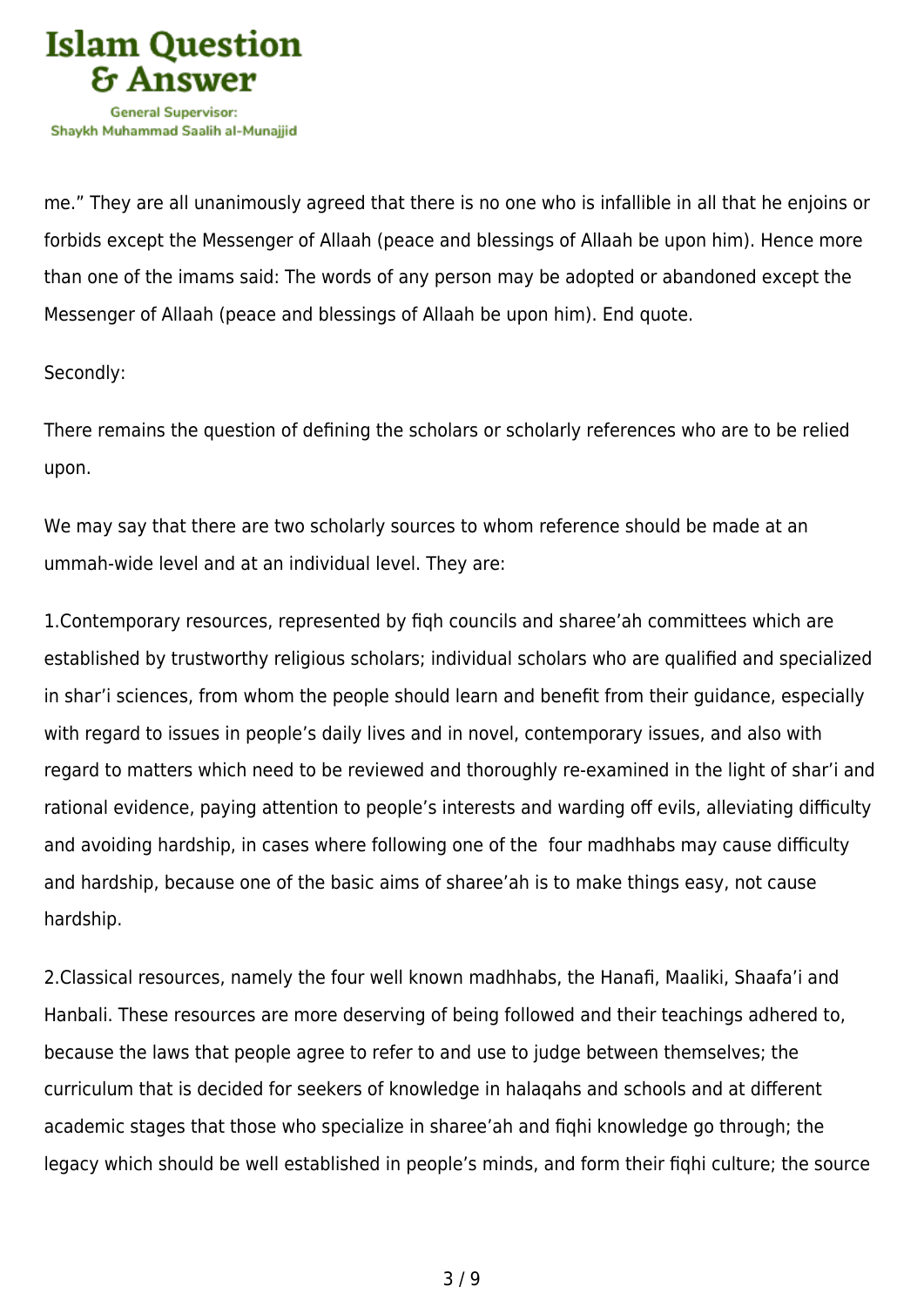

Shavkh Muhammad Saalih al-Munaiiid

that everyone who does not have the opportunities that the mujtahideen have to study many issues and reach a conclusion concerning it; and the discipline that puts an end to conflicts and disputes in society and blocks the door to whims and desires and weird opinions – all of that is represented in the four madhhabs, which is the greatest reason why they should be followed.

Al-Haafiz ibn Rajab says in his essay entitled al-Radd 'ala man attaba'a ghayra al-Madhaahib al-Arba'ah (2/624) (which was published in a collection of his essays):

The wisdom of Allaah dictated that this religion and its guidelines should be protected by means of appointing leaders of the people concerning whom the ummah is unanimously on their knowledge and understanding, and that they reached the highest level of knowledge of rulings and fatwas among ahl al-ra'y wa'l-hadeeth. So the people became dependent on them for fatwas, and referred to them to understand rulings. So Allaah guided them to set guidelines for their madhhabs and explain foundations and principles, so that the madhhab of each imam has its own guidelines, principles and categories, in the light of which rulings and issues of halaal and haraam are to be understood.

This is by the mercy of Allaah towards His slaves, and it is one of the ways in which He preserves this religion.

Were it not for that, people would have seen strange things, whereby every fool who was filled with self-admiration could have tried to mislead the people; so you would have seen such fools claiming to be great imams, saying that they were the guide of this ummah and the only ones to whom people should refer and rely on, to the exclusion of all others.

But by the mercy and grace of Allaah, this door, which could have lead to grave danger, has been blocked and these great evils have been kept away. That is a sign of His great mercy and kindness towards His slaves.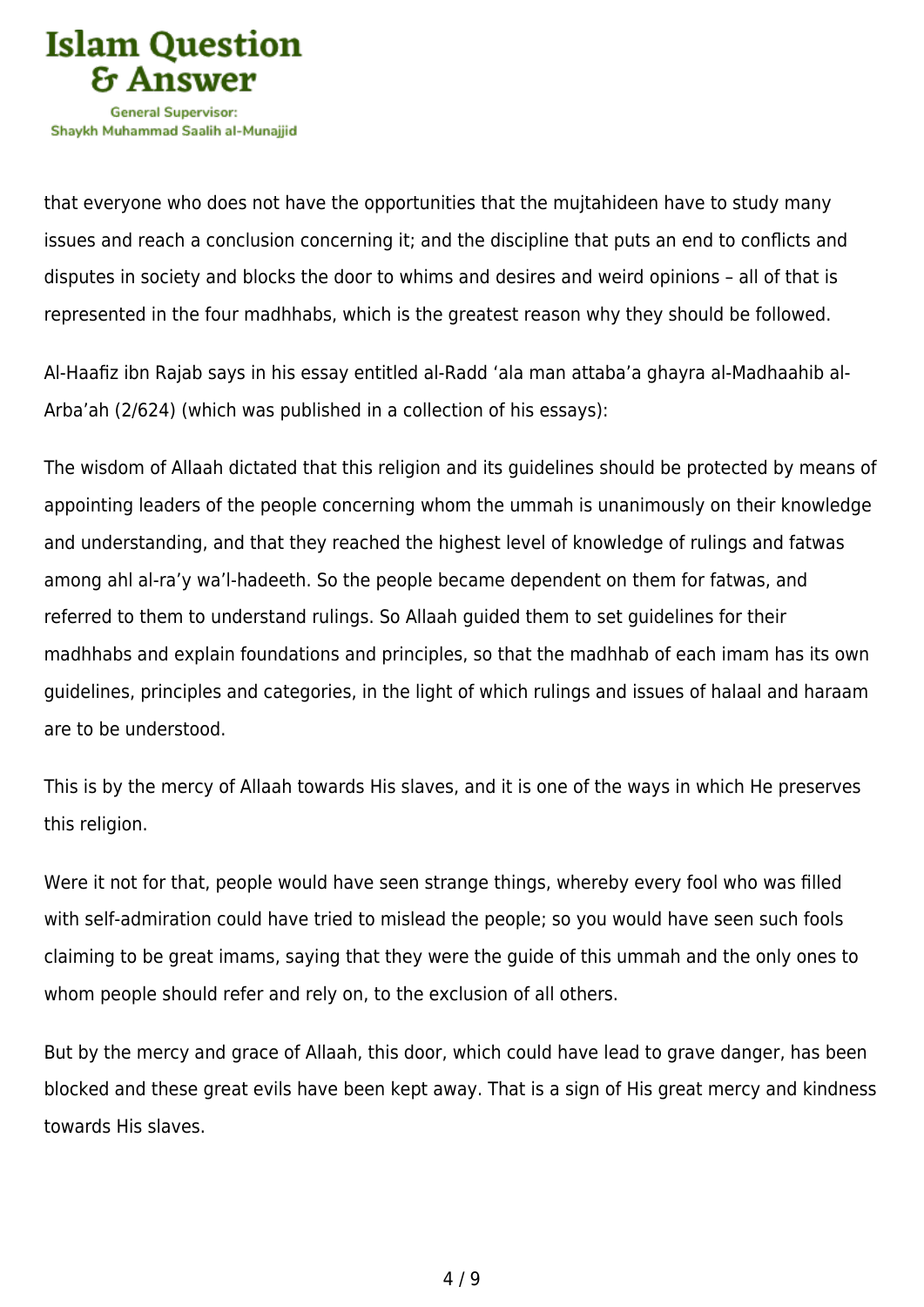

Despite this, there are still those who claim to have reached the level of ijtihaad and talk about issues of knowledge without following any of these four imams.

The claims of some of them may be accepted because of evidence which proves their claims, and others may be rejected. As for those who did not reach this level, they have no choice but to follow those imams and join in what all the ummah joined in. End quote.

He also said (2/628):

If it is asked: What do you say about the fact that Imam Ahmad and other imams forbade imitating or following them, or writing their words, as Imam Ahmad said: Do not write down my words or the words of So and so; learn as we learned? This appears often in their words.

We say: No doubt Imam Ahmad (may Allaah be pleased with him) told them not to study the opinions of the fuqaha' and spending time on memorizing them and writing them down, and he enjoined instead: spending time on studying the Qur'aan and Sunnah, seeking to memorize and understand and write and study them; writing down the reports of the Sahaabah and Taabi'een rather than the words of those who came after them; determining which reports were sound and which were unsound, what may be followed and what is odd and should be rejected. No doubt this is what one should pay attention to and spend one's time learning, before anything else.

Whoever studies that and attains a high level of knowledge – as Imam Ahmad enjoined people to do – his knowledge will become close to that of Ahmad. For this person there are no restrictions, and we are not speaking about him here. Rather what we are speaking about is restraining those who have not reached this pinnacle, who understand only a little, as is the case with people nowadays, and as has been the case for a long time; even though many claim to have reached this pinnacle, most of them have not progressed beyond a beginner level.

The one who studies the history of fiqh and legislation will realize that throughout all stages it was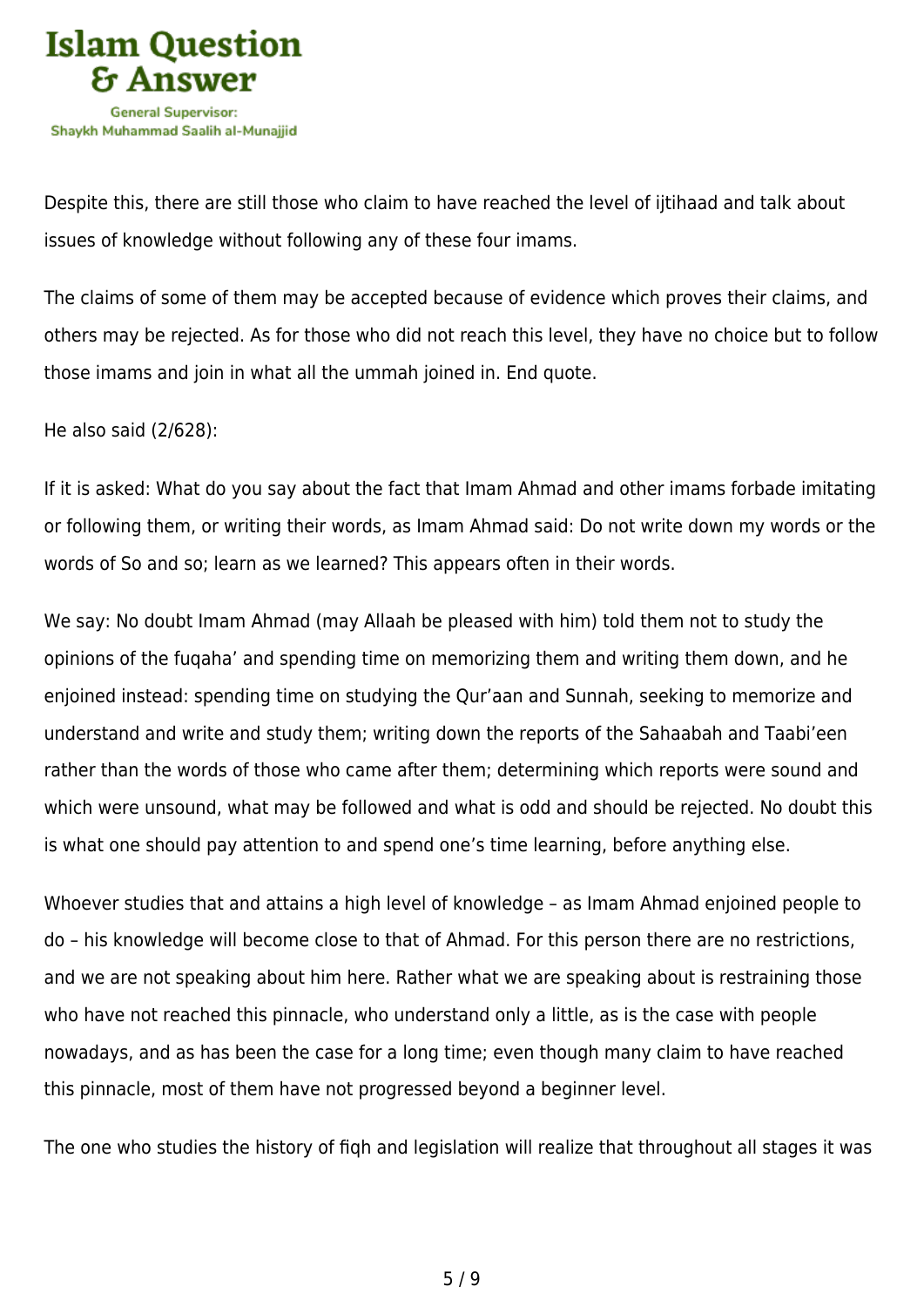

built on the efforts of some scholars who became known among people for their knowledge, and news of their virtue and piety spread far and wide, then people began taking religious rulings from them, in most cases referring to their statements and fatwas.

Ibn al-Qayyim said in I'laam al-Muwaqqi'een (1/17):

Religion, fiqh and knowledge became widespread in the ummah, narrated from the companions of Ibn Mas'ood, the companions of Zayd ibn Thaabit, the companions of 'Abd-Allaah ibn 'Umar and the companions of 'Abd-Allaah ibn 'Abbaas. Most of the knowledge that the people have comes from the companions of these four. For the people of Madeenah, their knowledge came from the companions of Zayd ibn Thaabit and 'Abd-Allaah ibn 'Umar. For the people of Makkah, their knowledge came from the companions of 'Abd-Allaah ibn 'Abbaas. For the people of Iraq, their knowledge came from the companions of 'Abd-Allaah ibn Mas'ood. End quote.

The scholar and commentator Ahmad Pasha Taymoor (may Allaah have mercy on him) said in al-Madhaahib al-Fiqhiyyah al-Arba'ah (16-17): Before the emergence of these madhhabs, at the time of the Sahaabah and Taabi'een, fatwas were taken from the qurra's among them, who were the bearers of the Book of Allaah and understood its meanings. When their era finished and the generation of the Taabi'een came after them, the people of each country followed the fatwas of the Sahaabah who had been among them, and they did not go beyond that except in a few matters that reached them from others. So the people of Madeenah for the most part followed the fatwas of 'Abd-Allaah ibn 'Umar; the people of Kufah followed the fatwas of 'Abd-Allaah ibn Mas'ood; the people of Makkah followed the fatwas of 'Abd-Allaah ibn 'Abbaas; and the people of Egypt followed the fatwas of 'Abd-Allaah ibn 'Amr ibn al-'Aas.

After the Taabi'een came the fuqaha' of the various regions, such as Abu Haneefah, Maalik and others whom we have mentioned and whom we have not mentioned. So the people of each region followed the madhhab of the faqeeh for the most part. There are reasons why some of these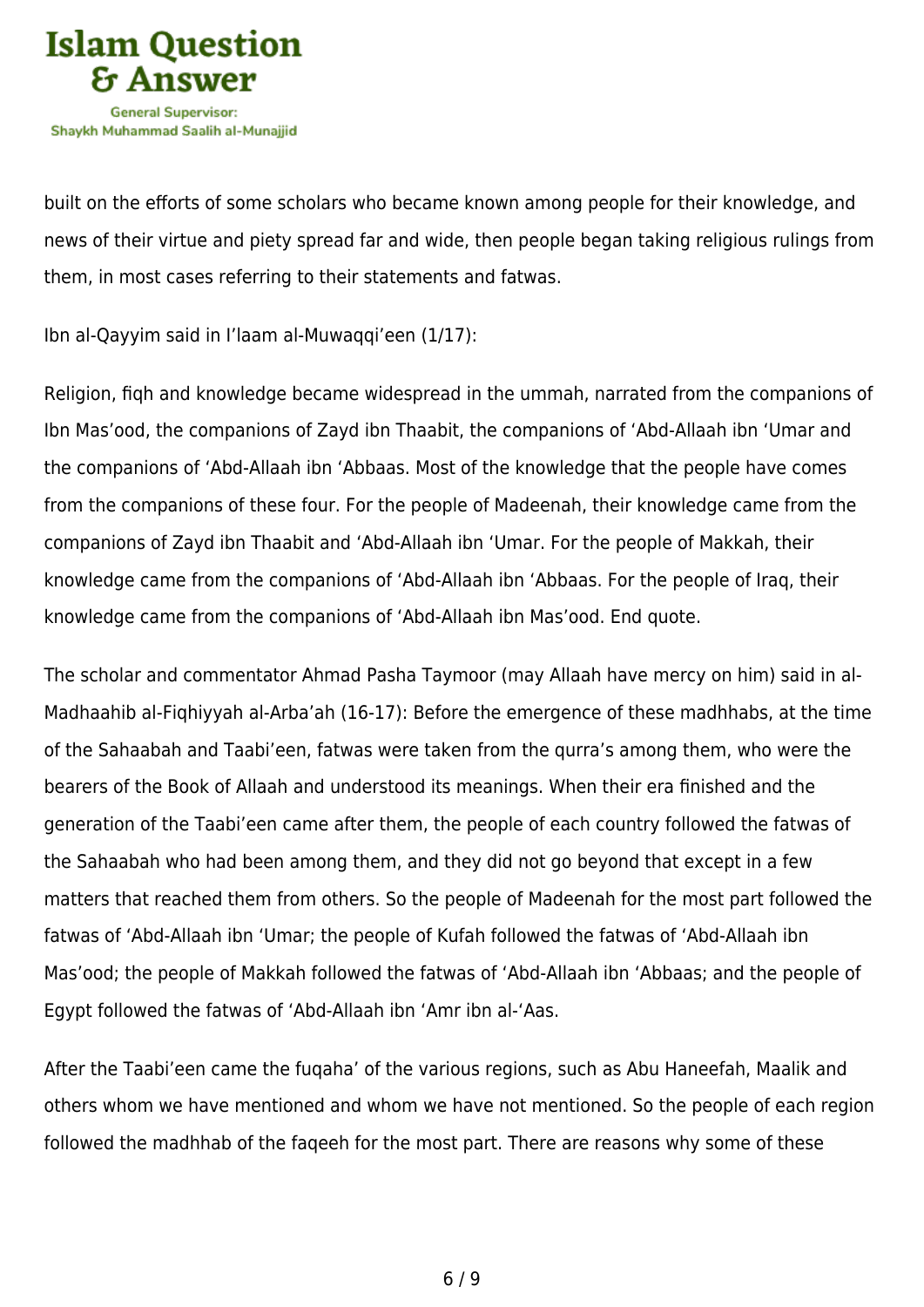

madhhabs spread in other lands and some became extinct… End quote.

That does not mean that one should blindly adhere to one madhhab or opinion, in the sense of obliging people to follow it to the letter without any ijtihaad or effort to correct it. Rather the point is that the school of fiqhi thought that people, seekers of knowledge and scholars should study should be taken from one of the four madhhabs. Then, if it becomes clear to one who is qualified to engage in ijtihaad that the madhhab is mistaken on a specific issue, he should reject that fatwa and follow the view that he thinks is correct from the other madhhabs.

Thus people may adhere to the academic way which was followed by the salaf and imams, and they may rid themselves of some of the negatives that resulted from ignorance and blind following.

It says in Fataawa al-Shaykh Muhammad ibn Ibraheem (2/10, tape 2):

Following one of the four madhhabs is correct, rather it is like consensus, and there are no reservations about that, such as saying that one follows one of the four, because they are qualified imams according to consensus.

People have two extremes and a moderate way with regard to that:

Some people do not think that we should follow any madhhab at all. This is wrong.

Some follow their madhhab to the letter without paying any attention to study or research.

Some people think that following a madhhab is correct and there are no reservations about it, so wherever they find stronger evidence with one of the four or with someone else, they follow it. In cases where the issue is supported by a text or is clear, no attention should be paid to the madhhabs, but if there is an issue concerning which there is no text or it is not clear, but there are some views concerning it in these madhhabs, and you see stronger evidence with a scholar who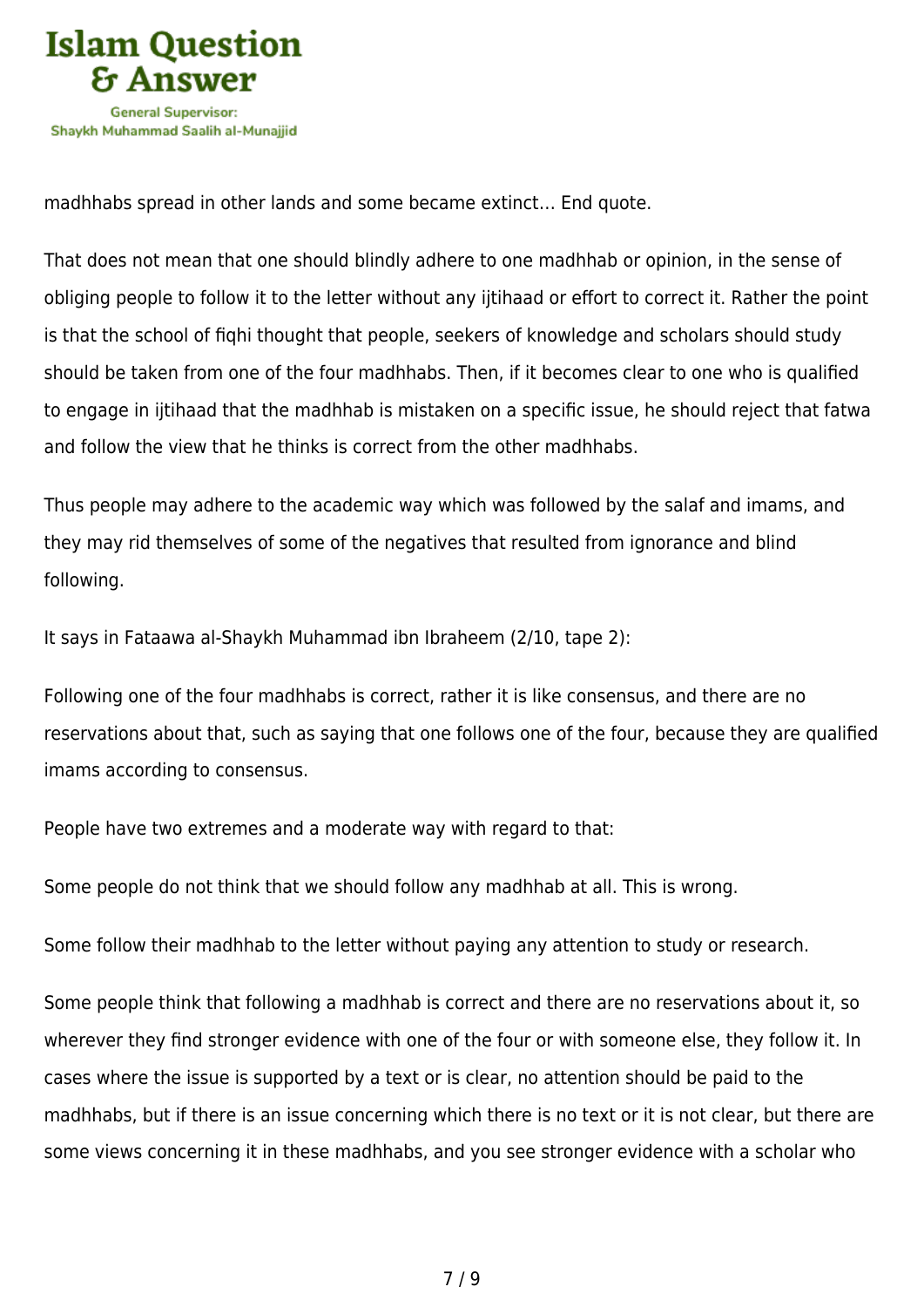

differs from these four madhhabs, then you may follow that. End quote.

It says in Fataawa al-Lajnah al-Daa'imah (5/28):

What is the ruling on restricting oneself to the four madhhabs and following their opinions in all circumstances and at all times?

## Answer:

-The one who is able to derive rulings directly from the Qur'aan and Sunnah should derive them as those who came before him did. There is no justification for him to follow a view when he believes that the correct view is something opposite. Rather he should follow what he believes is true. It is permissible for him to follow (another scholar) with regard to that which he is not able to work out himself and he needs an answer concerning it.

-It is permissible for one who is not able to derive rulings to follow one whom he feels comfortable following. But if he feels any sense of unease he should ask until he feels comfortable.

-From the above it is clear that their views should not be followed in all situations and at all times, because they may be wrong; rather the truth of what they say, for which there is evidence, should be followed. End quote.

It also says (5/54-55):

All of these came after the Messenger of Allaah (peace and blessings of Allaah be upon him) and were among the best people of their time (may Allaah be pleased with them). They strove hard to base their rulings on the Qur'aan and the ahaadeeth of the Messenger (peace and blessings of Allaah be upon him). That on which the Sahaabah (may Allaah be pleased with them) were unanimously agreed and which they explained to the people is the truth. Their views have been transmitted to us and have spread among Muslims in all lands. Many of the scholars who came